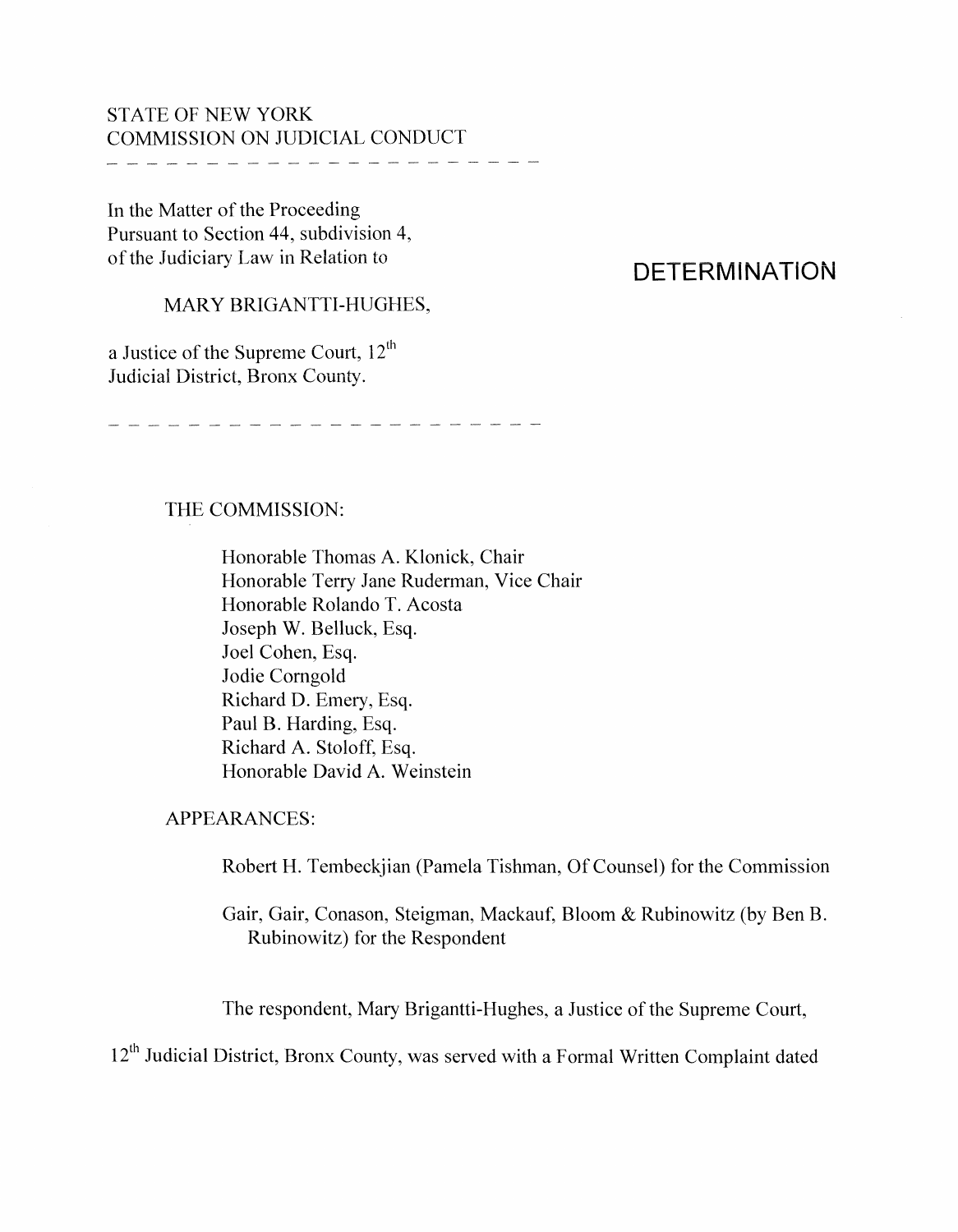June 13, 2013, containing one charge. The Formal Written Complaint alleged that on numerous occasions respondent asked and/or caused her court staffto perform non-workrelated personal tasks for her and to participate in religious and secular activities associated with her religion or church.

On November 8, 2013, the Administrator, respondent's counsel and respondent entered into an Agreed Statement of Facts pursuant to Judiciary Law §44(5), stipulating that the Commission make its determination based upon the agreed facts, recommending that respondent be censured and waiving further submissions and oral argument. The Commission had rejected an earlier Agreed Statement.

On December 12, 2013, the Commission accepted the Agreed Statement and made the following detennination.

1. Respondent has been a Justice of the Supreme Court,  $12<sup>th</sup>$  Judicial District, Bronx County, since 2005. She served as a Judge of the New York City Civil Court from i 998 to 2004 and, during a portion of her term as a Civil Court Judge, also served as a Judge of the New York City Criminal Court. Respondent's current term expires on December 31, 2018. Respondent was admitted to the practice of law in New York in 1987.

2. From in or about 2006 to in or about 2011, respondent lent the prestige of judicial office to advance her own and others' private interests and/or failed to conduct her extra-judicial activities so as to minimize the risk of conflict with judicial obligations, in that, during regular business hours, she asked and/or caused court staff $(A)$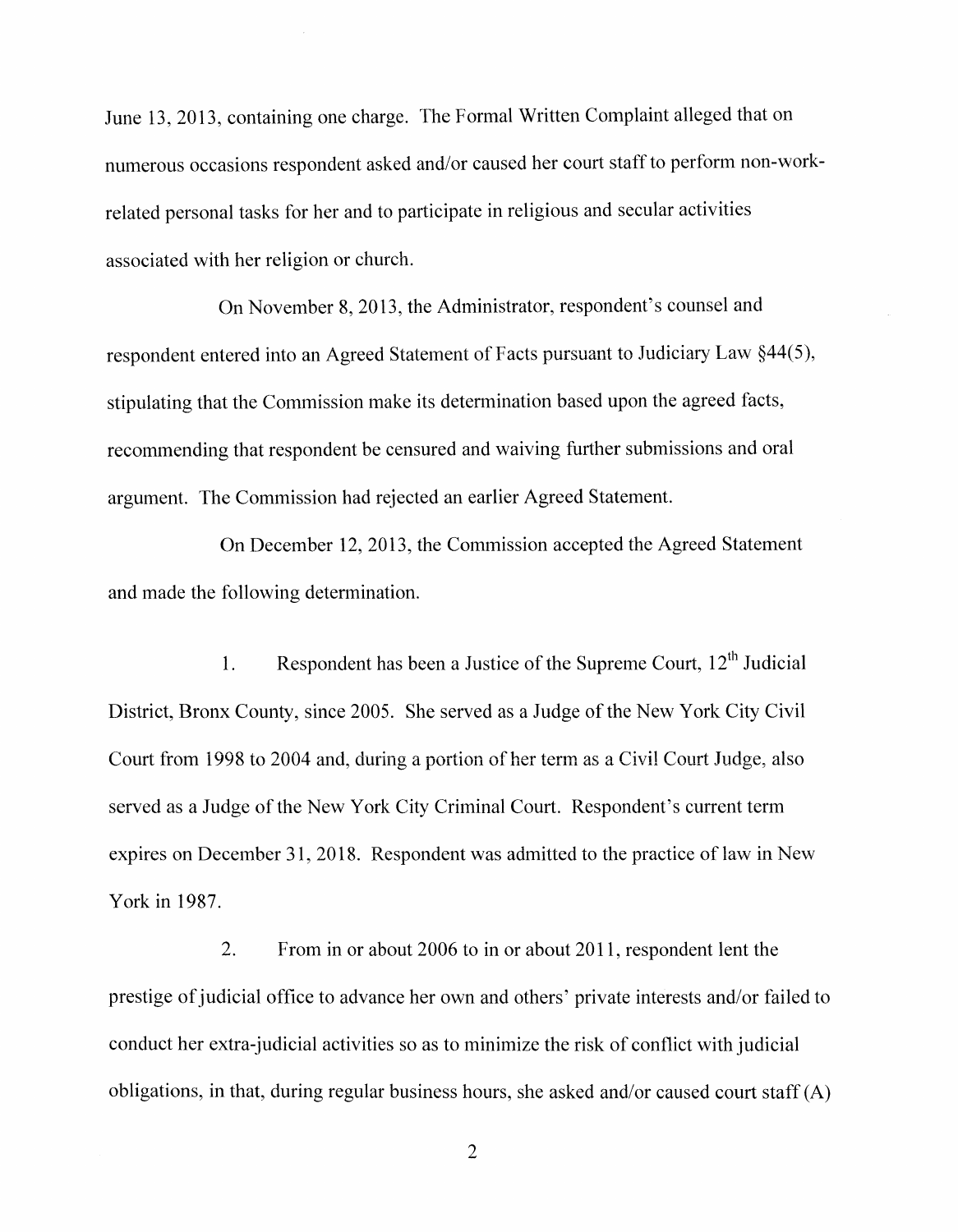to perfonn non-work-related personal tasks for her and (B) to participate in religious and secular activities associated with her religion or church, as indicated in the succeeding paragraphs.

3. From in or about 2006 through in or about 2009, on approximately five occasions, respondent asked her secretary, Maria Figueroa, to pick up respondent's young daughter from school. On those occasions, Ms. Figueroa left work early, drove her personal car to the school, picked up the child and then looked after the child at either her own home or respondent's home until the end of the day when someone relieved her.

4. From in or about 2006 through in or about 2011, on multiple occasions during regular business hours in the months of July and August, respondent brought her child to court during the day. In these years respondent's child was between the ages of six and eleven. There is evidence sufficient to establish that on approximately five such occasions, respondent's court staff supervised the child when respondent was on the bench.

5. From in or about January 2010 to in or about February 2011, on approximately four occasions during regular business hours, respondent had her court attorney, Marguerite Wells, pick up respondent's daughter from school. Ms. Wells would leave work, drive respondent's car to the school, park nearby and then go into the school to get the child. She would then bring the child to the courthouse. Ifrespondent was not in chambers, Ms. Wells would watch the child until respondent returned.

6. From in or about 2006 through in or about 2009, on about three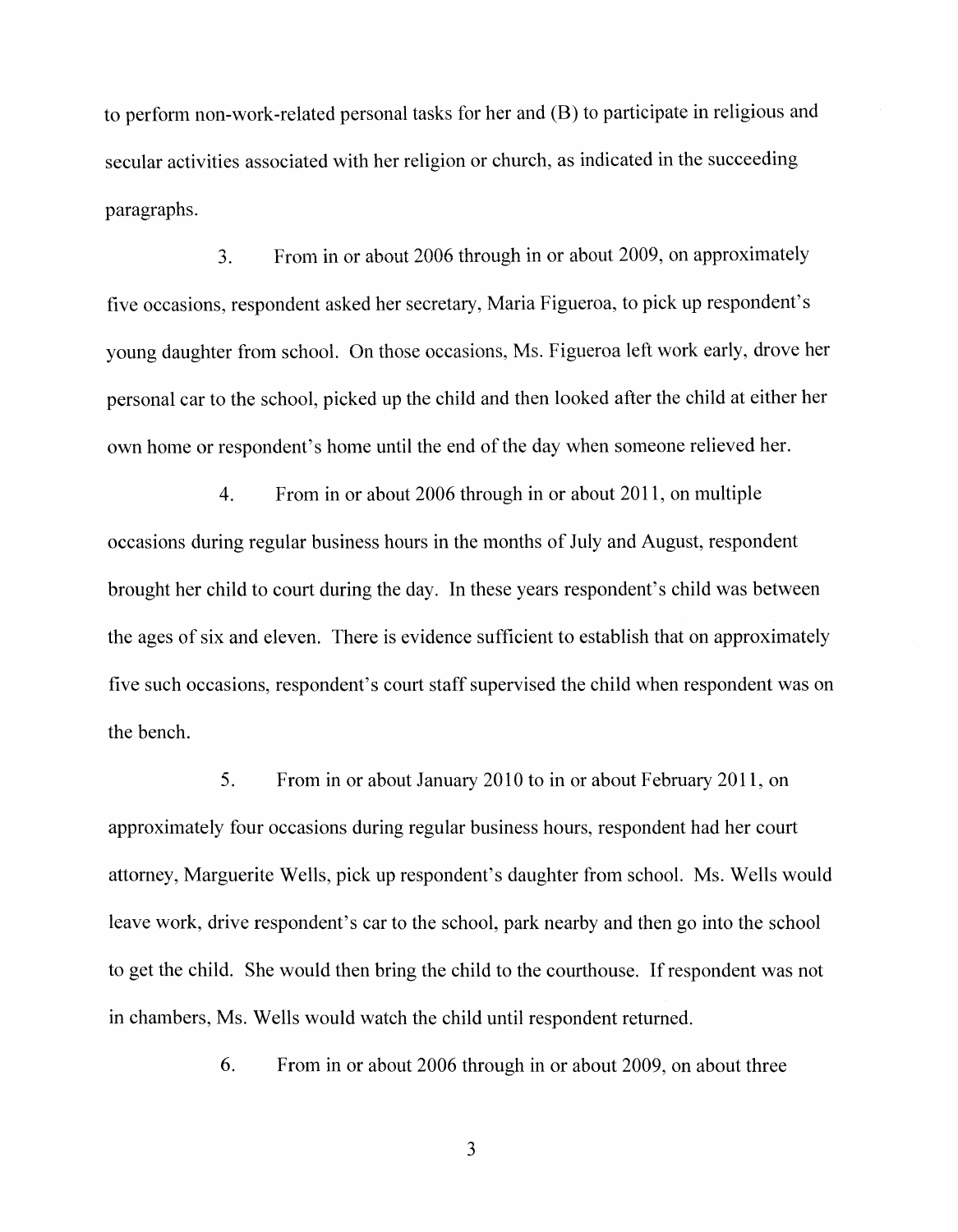occasions, respondent had her secretary, Maria Figueroa, drive her to a hair salon, wait and then drive respondent home or to the courthouse.

7. From in or about 2006 to in or about 2009, on at least one occasion during regular business hours, respondent had her secretary, Maria Figueroa, drive her to New Jersey so respondent could go shopping.

8. From in or about 2006 through in or about 2011, on as many as nine occasions during regular business hours, respondent had or permitted court staff, such as her secretary Maria Figueroa, her court attorney Marguerite Wells and assistant Supreme Court librarian Yesenia Santiago, to do personal typing, printing and/or copying of religious material, for respondent's personal use.

9. In or about 2010 or early 2011, respondent had her court attorney, Marguerite Wells, accompany her to a Home Depot during regular business hours to help respondent purchase soil and plants for a function at respondent's church. When they returned to chambers, respondent had Ms. Wells assist her in repotting the plants.

10. In or about 2003, respondent obtained permission from the Office of Court Administration for a Bible study/prayer group to meet in the courthouse during the lunch hour. However, from in or about 2006 to in or about 2011, during regular business hours other than the lunch hour, respondent often asked court staff to join her in prayer in chambers.

A. From in or about 2006 to in or about 2009, on about six occasions, respondent asked Maria Figueroa and/or respondent's court attorney, Brenda Torres, to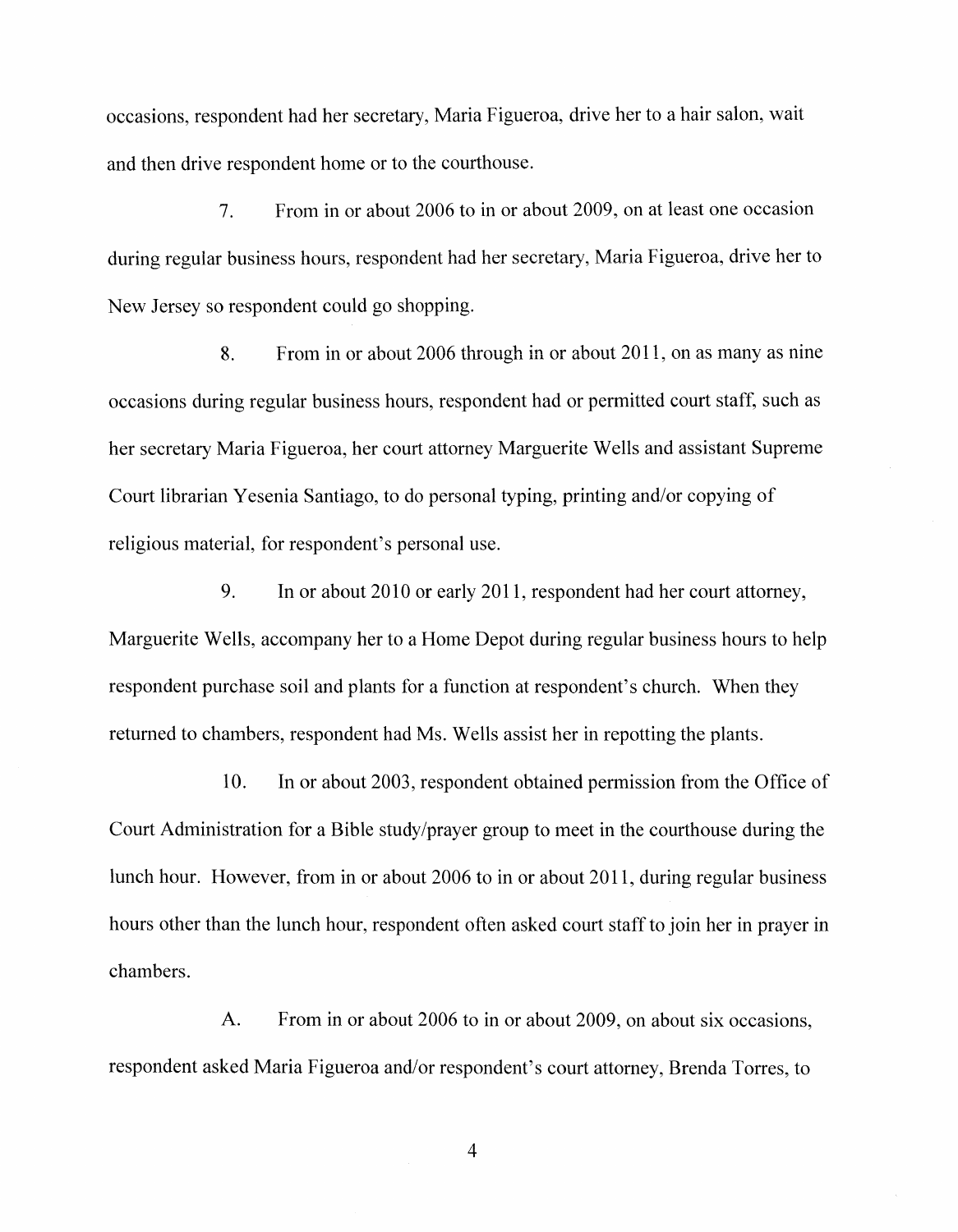pray with respondent in chambers. Respondent and her court staff often joined hands during the prayers.

B. From in or about 2010 to in or about 2011, on about seven occasions, respondent asked Marguerite Wells and/or her other court attorney, Yvonne Baez, to pray with respondent in chambers. Respondent and her court staff often joined hands during the prayers.

11. From in or about 2006 to in or about  $2011$ , in the courthouse during regular business hours, respondent occasionally invited members of her court staff, including Maria Figueroa, Marguerite Wells, Yvonne Baez, and Brenda Torres, to attend church and religious events after regular business hours. As a result of respondent's invitations:

A. Ms. Figueroa attended a Friday church service and a Saturday church event;

B. Ms. Torres attended a church fund-raiser at her own expense, one or two church services, a Saturday religion class and an evening prayer group; and

C. Ms. Wells attended a church service, a church event for women and, at her own expense, a weekend retreat in Pennsylvania sponsored by respondent's church.

### Additional Factors

12. With regard to respondent's requests that her court staff assist her in some personal tasks not related to their official duties, such as photocopying religious material and assisting with care for respondent's child: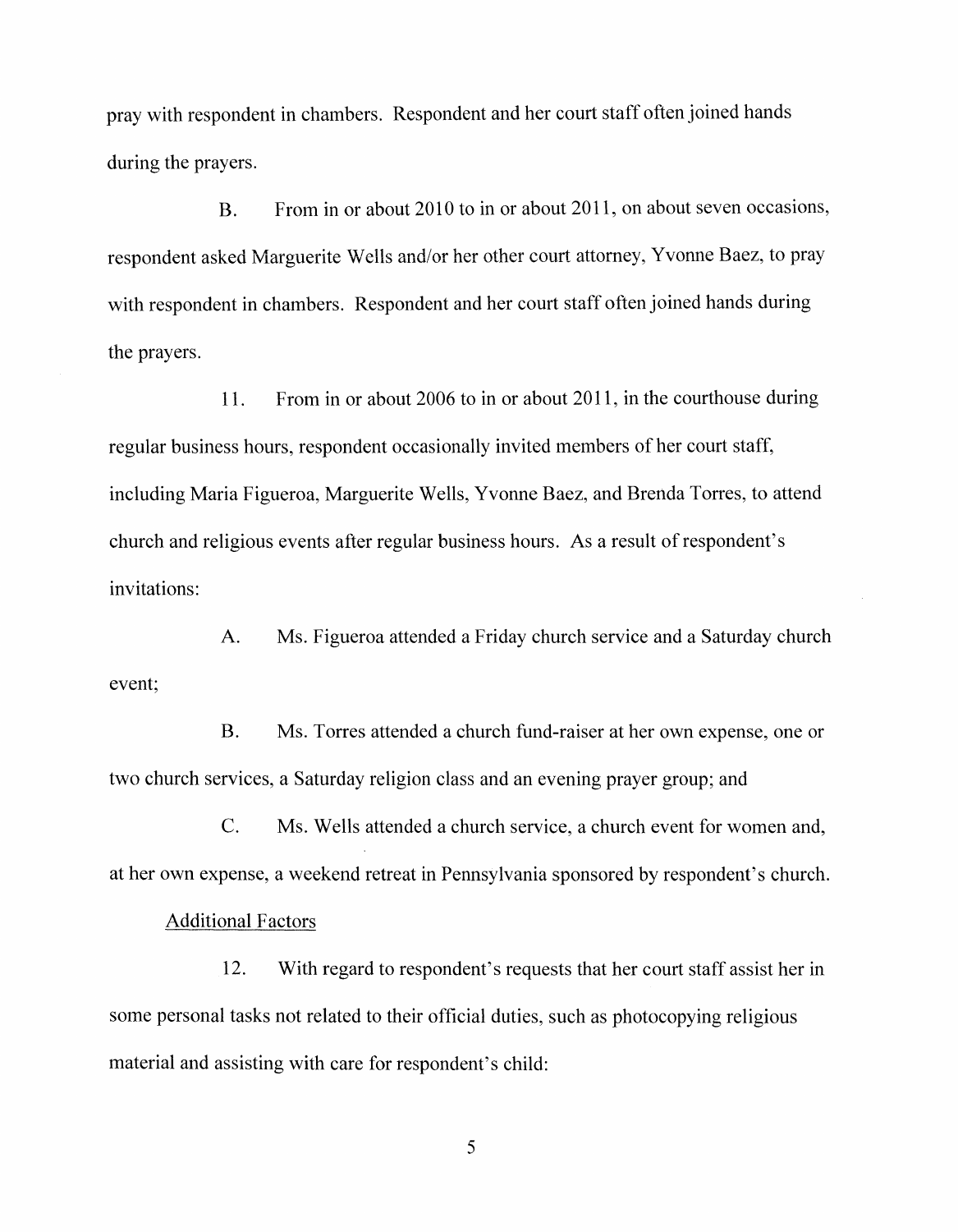A. Most of the conduct engaged in by respondent predated *Matter of Ruhlmann,* 2010 NYSCJC Annual Report 213 (Feb 9, 2009), in which the Commission censured a judge for having her secretary perform various personal services, such as typing for her husband and child care for her children. Respondent asserts that while she was not previously familiar with the Commission's determination in *Ruhlmann*, she promises to abide by it and acknowledges that it was improper for her to ask her staffto perform non-work-related personal tasks for her, especially during work hours. Respondent asserts that, in making some of these requests of her staff, she was motivated by the belief that she was maximizing her time in the courtroom. While respondent did not believe at the time that her requests took substantial time away from her staff's discharge of their official duties, she now realizes that she created at least the appearance of using public resources for her personal benefit and promises not to do so in the future. As to personal tasks performed during non-working hours, respondent now recognizes that she created the appearance of impropriety, placed her own interests above those of her staff and failed to consider whether her requests were implicitly coercive given her role as judge and employer.

B. The Administrator notes that, as stated in the Preamble to the Rules Governing Judicial Conduct, these are "rules of reason," and it is "not intended...that every transgression will result in disciplinary action." It is not the Administrator's position that, absent aggravating circumstances, occasional acts of personal assistance by a court employee toward a judge should result in discipline. For example, ordinary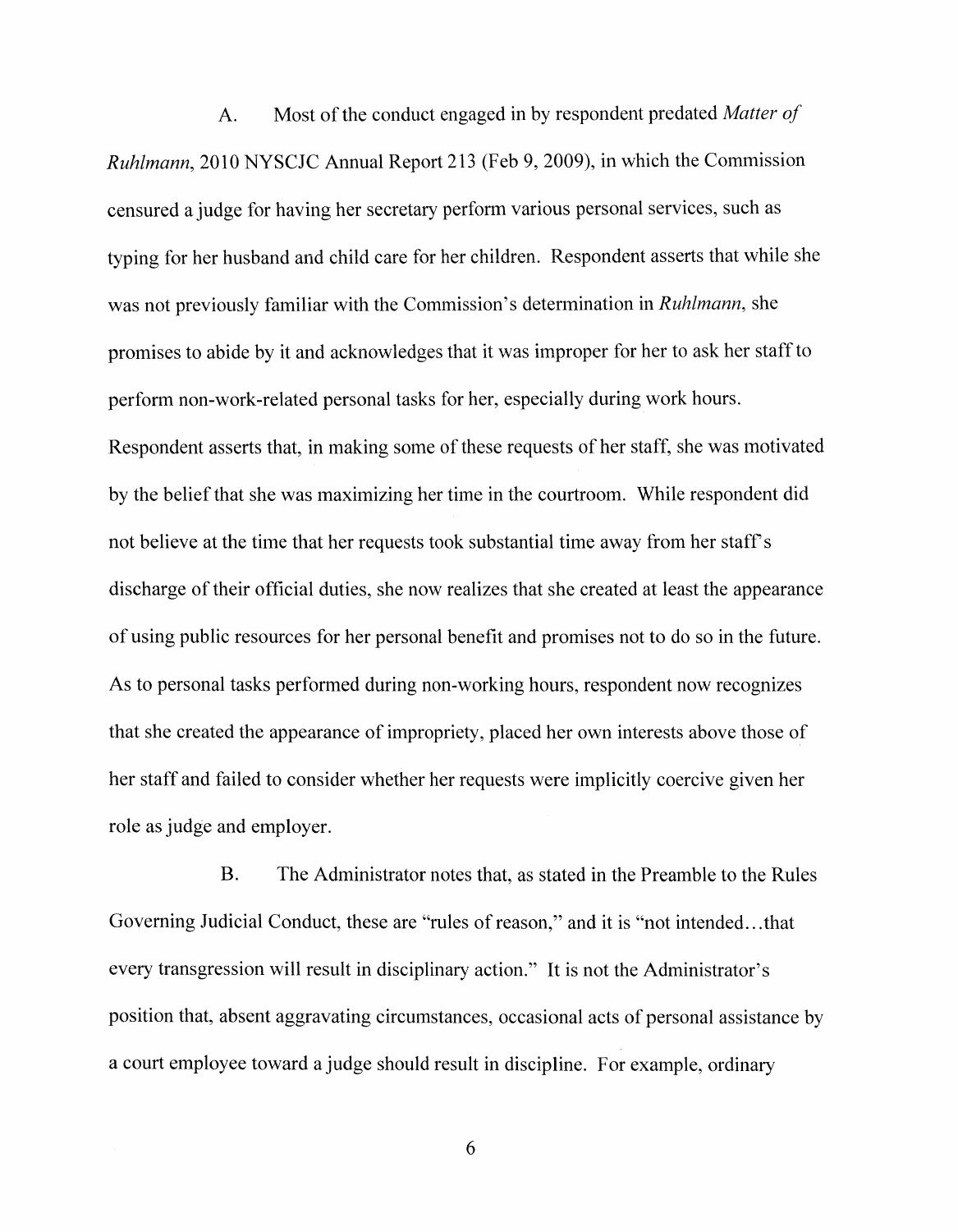professional courtesies and emergencies somethnes result in extra-curricular assistance being provided by subordinates to supervisors and vice versa. In this case, however, respondent called upon her subordinates to perform personal tasks more than occasionally in non-emergency circumstances, requiring public discipline.

C. There is evidence sufficient to establish that respondent requested her staffto assist her with personal tasks on average fewer than five times a year. The Administrator is not aware of any case in which similar conduct of this type and limited number was found to comprise a "scheme constituting a systemic ongoing course of conduct with intent to  $\lceil \cdot \rceil$  defraud the state" in violation of Penal Law Section 195.20 (punctuation omitted), or otherwise found to be a crime.

13. With regard to respondent's invitations to court staffto pray with her in the courthouse and to attend or participate in various meetings or events of a religious nature:

A. The Administrator notes that in 2003, in interpreting applicable First Amendment law, the Office of Court Administration opined that respondent may use "available court facilities during the lunch hour" "to hold bible study and other religiously oriented meetings" so long as "they [did] not interfere with the performance of duties in the workplace" and were not "otherwise ... disturbing to others, including the potential to coerce or intimidate others to join." The Administrator does not suggest any impropriety in respondent's privately and discreetly engaging in personal prayer, at or in the workplace, alone or with others who voluntarily join her.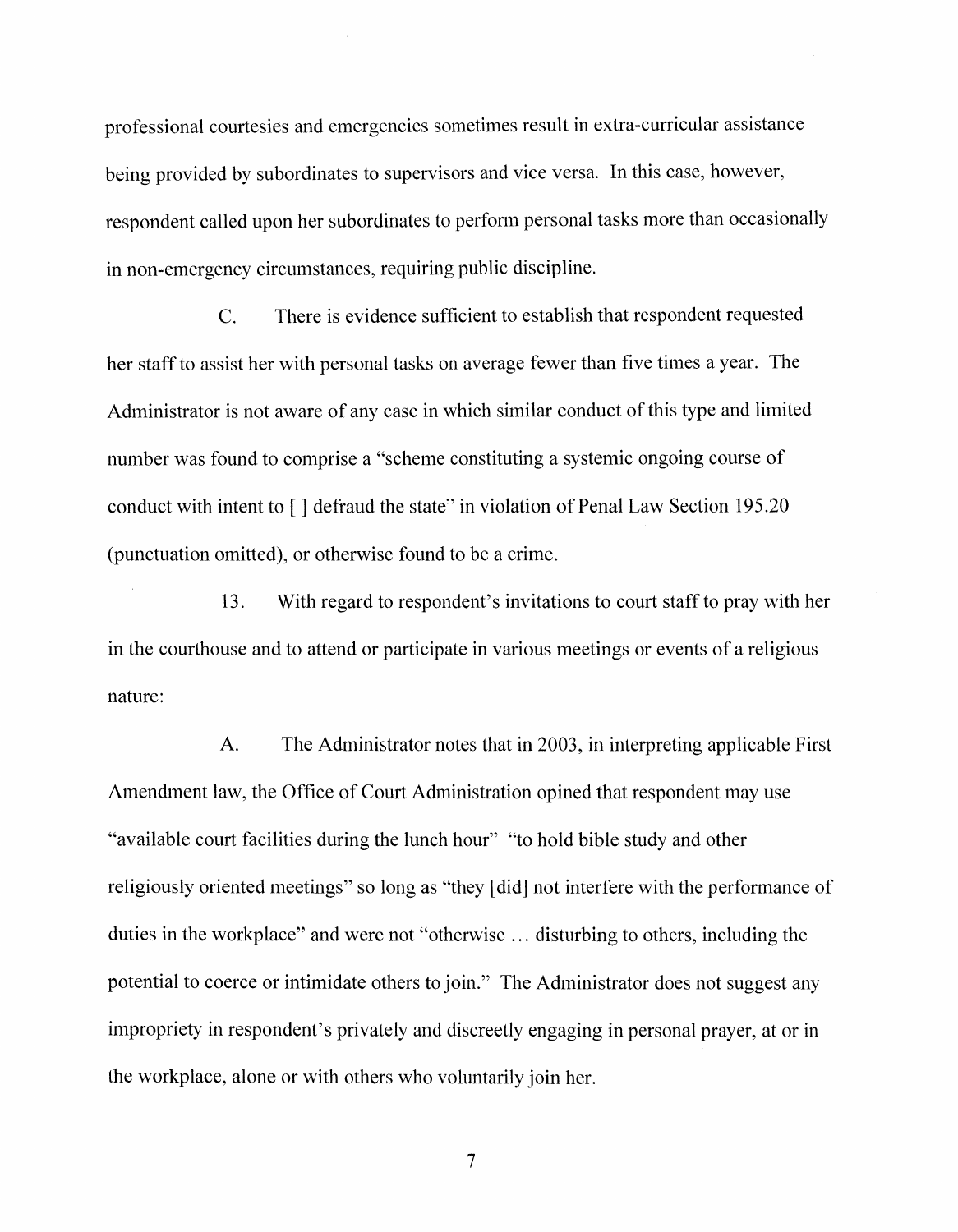B. The Administrator and respondent agree, however, that in the workplace, respondent's right to the free exercise of her religious beliefs must be balanced with the right of her subordinates to freely exercise their own religious beliefs and to be free of coercion to engage in the religious practices of others. Federal courts have struggled with this delicate balance. *See, e.g., Venters v. City of Delphi,* 123 F3d 956 (7<sup>th</sup> Cir 1997); *Brown v. Polk County, Iowa,* 61 F3d 650 (8<sup>th</sup> Cir 1995).

C. Respondent asserts that she did not intend to coerce any employee into engaging in religious activity and never suggested explicitly or implicitly that any employee would suffer adverse consequences for declining her invitations to pray or to attend religious events. The Commission's investigation did not reveal any evidence to the contrary. Respondent now recognizes, however, that such requests are inherently coercive when made by a judge to her personal appointees or other court employees, and she understands that some staff did feel pressure to participate in prayer or to attend events sponsored by respondent's church.

D. Respondent acknowledges that the Rules prohibit judges from participating in fund-raising activities, even for a religious purpose, and that it was improper for her to invite employees to events requiring them to expend funds for the benefit of her church. She promises not to extend such invitations in the future.

E. Respondent also acknowledges that she should not have invited her staff to attend various religious functions sponsored by her church. While respondent extended these invitations out of her sincere devotion to her religious principles, she now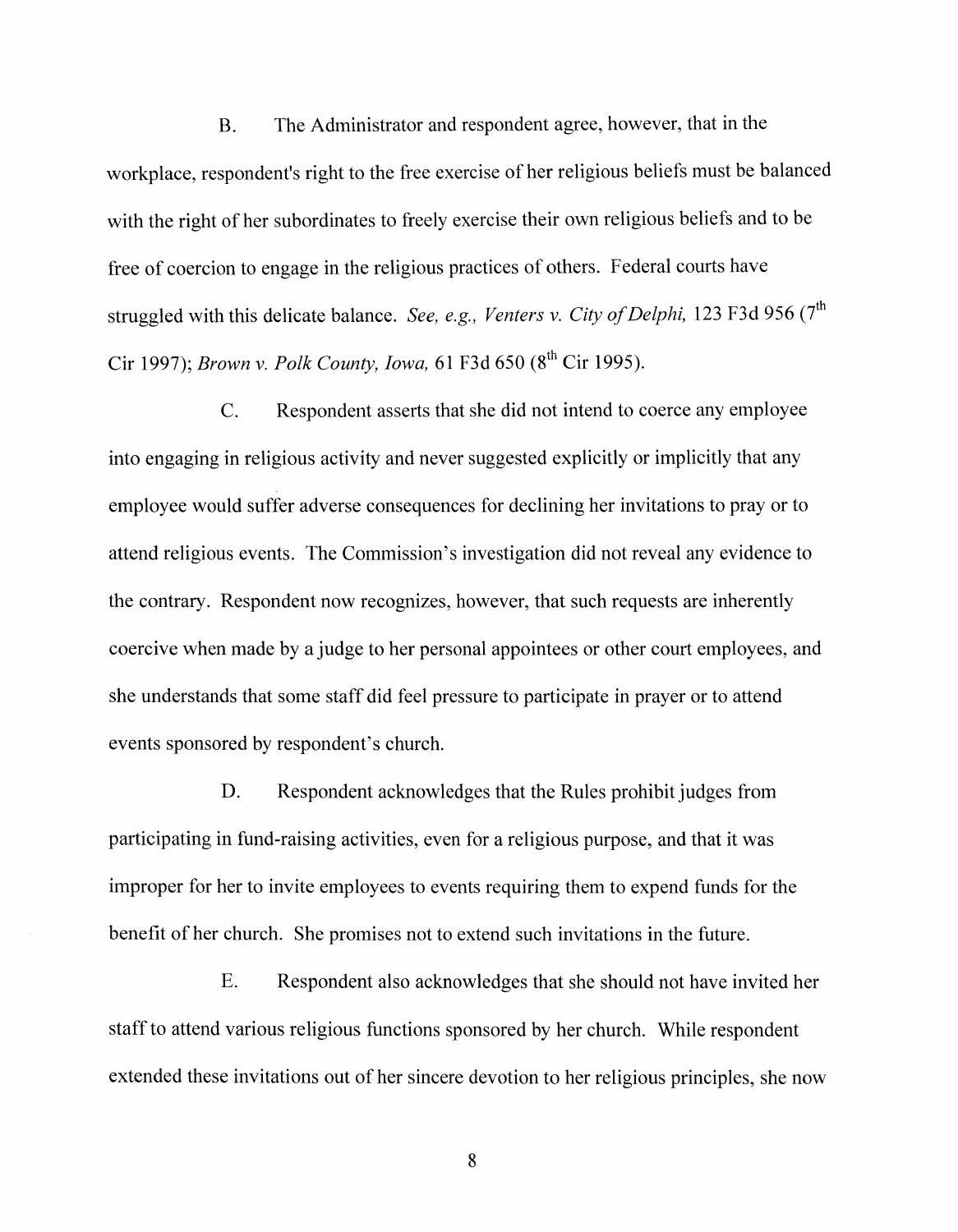recognizes that she failed to consider the rights and interests of her staff, including whether her invitations were implicitly coercive given her role as judge and employer. She promises not to extend such invitations in the future.

14. The Administrator notes that suspension from office is not a sanction available to the Commission under the Constitution.

Upon the foregoing findings of fact, the Commission concludes as a matter of law that respondent violated Sections 100.1, 100.2(A), 100.2(B), 100.2(C),  $100.3(C)(2)$ ,  $100.4(A)(2)$ ,  $100.4(A)(3)$  and  $100.4(C)(3)(b)(i)$  and (iv) of the Rules Governing Judicial Conduct ("Rules") and should be disciplined for cause, pursuant to Article 6, Section 22, subdivision a, of the New York State Constitution and Section 44, subdivision 1, of the Judiciary Law. Charge I of the Formal Written Complaint is sustained, and respondent's misconduct is established.

On multiple occasions from 2006 to 2011, respondent misused her judicial position by asking and/or causing court staffto perform personal tasks for her and to participate in activities associated with her religion or church.

By repeatedly using her court staff to perform child care and other personal services, respondent misused court resources and engaged in conduct that was implicitly coercive and inconsistent with the ethical rules. As respondent has acknowledged, on numerous occasions she called upon her court staff, including her secretary and court attorney, to pick up respondent's young child from school and look after her until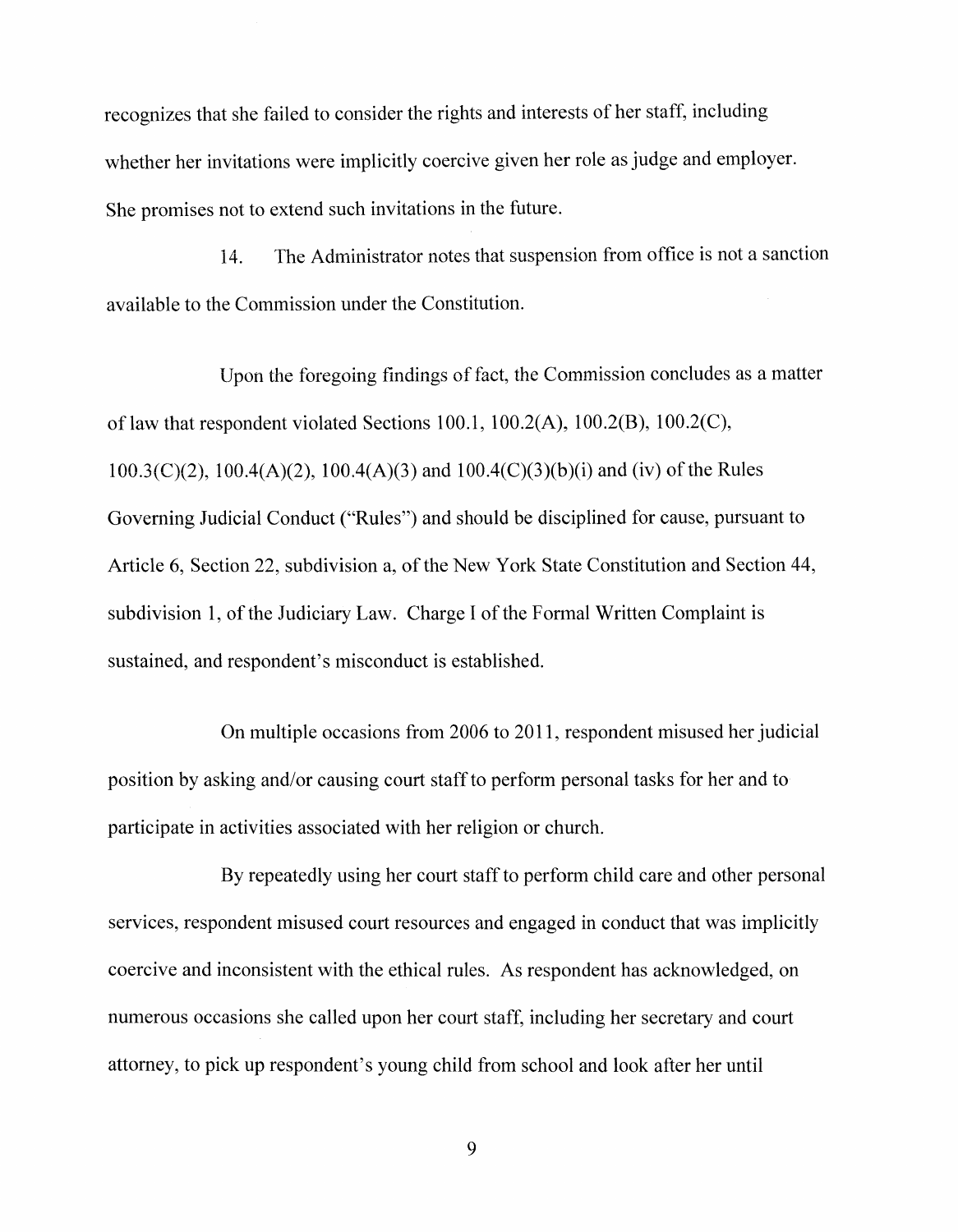respondent was available. On other occasions, when respondent brought her child to work during the summer months, her court staff supervised the child when respondent was on the bench. At respondent's behest, members of her staff drove her or otherwise assisted her on personal errands such as shopping trips during business hours, and performed other non-work-related services for her such as typing, printing and/or copying religious material for her personal use. The record before us amply demonstrates that these extra-judicial services were not *de minimis* and went well beyond the professional courtesies or occasional acts of personal assistance that might ordinarily be provided in emergency situations by subordinates to supervisors, or vice versa. Rather, they reflect an egregious misuse of court resources that violated respondent's obligation to "act at all times in a manner that promotes public confidence in the integrity and impartiality of the judiciary" (Rules, §100.2[A]; *Matter of Ruhlmann*, 2010 NYSCJC Annual Report 213 [2009]).

"The public is entitled to expect that judges will conscientiously use resources paid for by the taxpayers only for the purpose for which those resources were intended" (see Matter of Watson, Public Admonishment by California Commission on Judicial Performance [2006], citing Rothman, California Judicial Conduct Handbook §3.33 [2d ed. 1999]). Care of a judge's children is a personal responsibility that clearly "falls beyond the scope of duties for which the taxpayers have provided staffto members of the judiciary" *(Matter of Neely, 364 SE2d 250, 254 [W Va 1987] [disciplining a judge* for requiring his secretary to care for the judge's child). As we stated in *Matter of*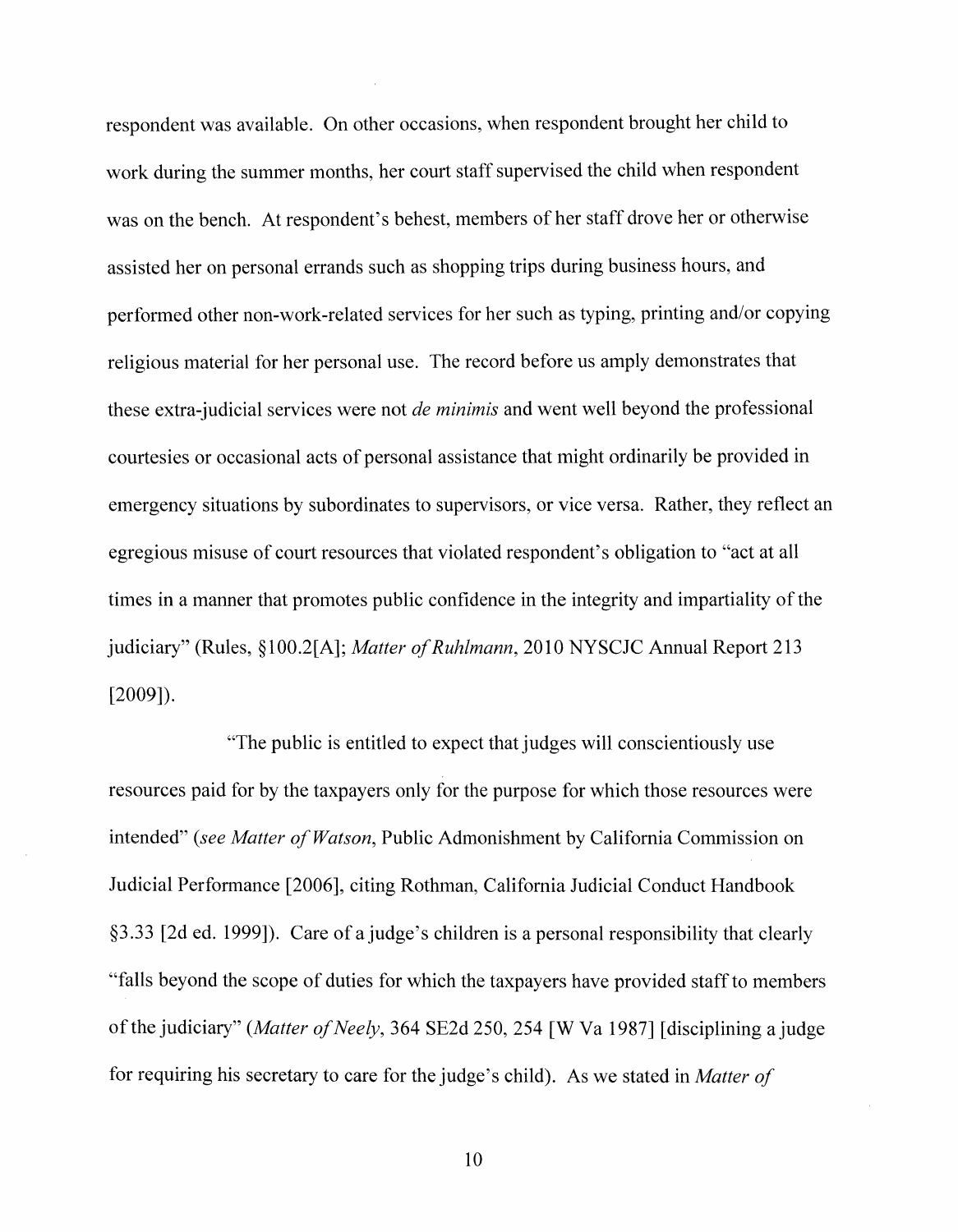*Ruhlmann, supra* (censuring a judge for requiring her secretary to provide child care services and do personal typing for the judge's husband):

> Such extra-judicial use of court staff is improper regardless of whether the employee objects or feels compelled to perform such personal tasks without protest. It is wrong even if the judge believes it does not interfere with the performance of the court's work. It is disruptive to court administration and sets a poor example for court staff. It is a breach of the public trust and damages public confidence in the integrity of the judiciary.

Requiring a court employee under the judge's supervision to perform personal favors not only is inherently coercive, but complicates any evaluation of the employee's job performance and adversely affects the nature of the employment relationship.

As to respondent's assertion that in making such requests of her staff, she was motivated by the belief that she "was maximizing her time in the courtroom" (Agreed Statement, par 14A), such a belief is neither mitigating nor acceptable. Tasks of a personal nature remain a judge's personal responsibilities and should not be discharged using public resources. Nor is it mitigating that, as stipulated, most of the conduct engaged in by respondent predated *Matter of Ruhlmann* or that respondent was not previously familiar with that decision, which was issued in February 2009. Every judge should know that routinely perfonning personal tasks and favors for the judge is not part of a court employee's duties.<sup>1</sup>

 $<sup>1</sup>$  Reflecting the seriousness of such conduct, we note that in some circumstances the misuse of</sup> government resources can constitute a crime *(see* Penal Law §195.20). In issuing this determination, we make no conclusion as to whether respondent's conduct might subject her to civil or criminal liability since such matters are properly determined in a court of appropriate jurisdiction.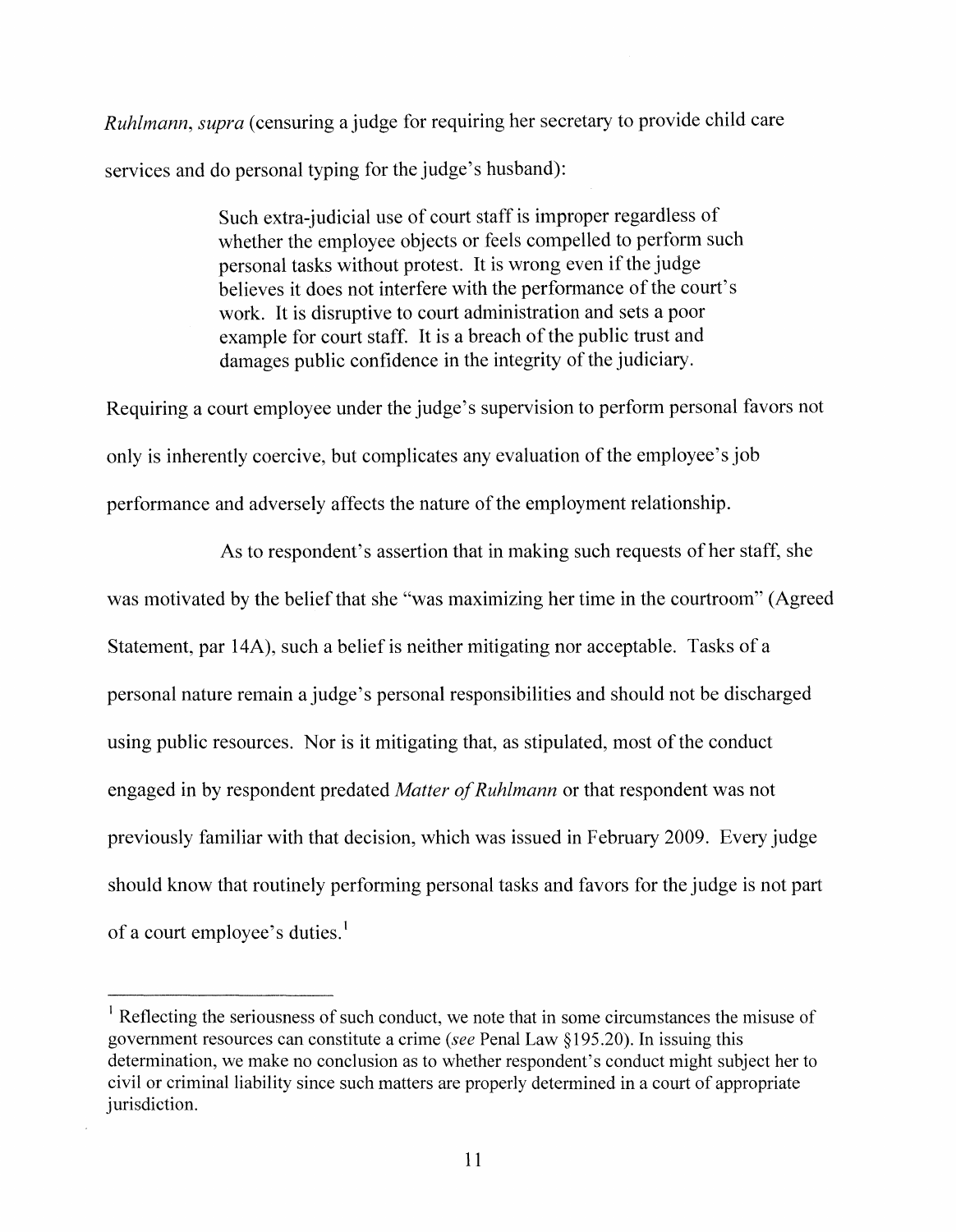Over the same six-year period, respondent also asked members of her court staffto pray with her in chambers on multiple occasions. She and her staff often held hands as they prayed during such sessions, which took place during business hours. Respondent also invited some members of her court staff to attend religious services and other events associated with respondent's church, as a result ofwhich her secretary and two court attorneys attended several such events on evenings and weekends.

We note that in 2003 the Office of Court Administration had advised respondent that using "available court facilities during the lunch hour" for "bible study and other religiously oriented meetings" was permissible so long as such meetings "[did] not interfere with the performance of duties in the workplace" and were not "otherwise ... disturbing to others, including the potential to coerce or intimidate others to join" (Agreed Statement, par 11, 15A). The prayer sessions to which respondent invited her staff, as described in this record, clearly went beyond the parameters of  $OCA$ 's advice in that: (i) they took place at times other than the lunch hour and (ii) respondent did not simply attend, but held the meetings in her chambers and asked court staffto attend. Under such circumstances, repeatedly asking her staffto join her in such sessions misused the prestige of her judicial position, added an element of implicit coercion and crossed the line into impropriety (Rules, §100.2[C]). Moreover, inviting members of her court staff to attend church-related events after court hours clearly went beyond the permission afforded by administrative authorities and was also implicitly coercive, as respondent has acknowledged. Inevitably, some staff felt pressure to participate in prayer and attend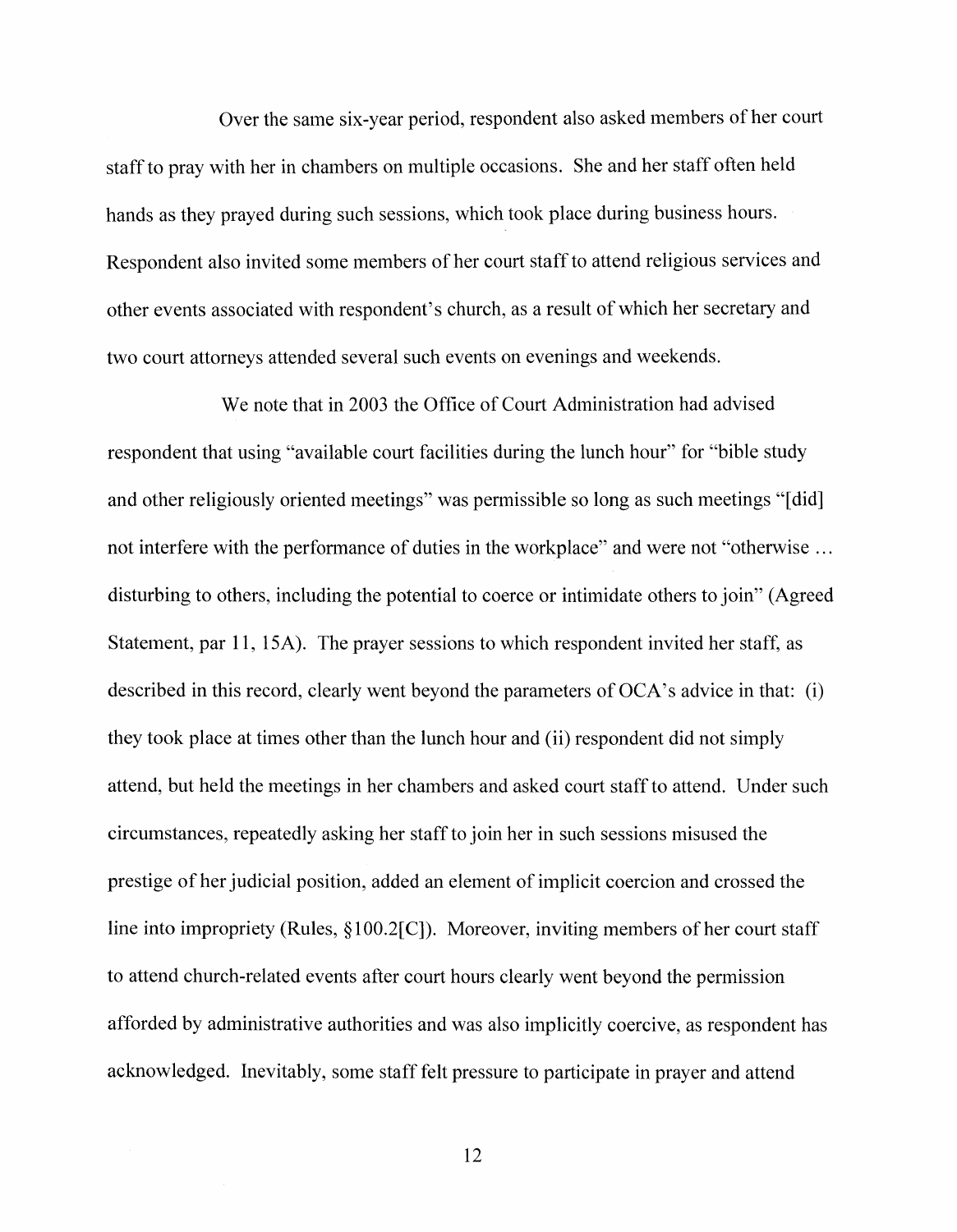events at respondent's invitation. Belatedly, respondent now recognizes that such requests are inherently coercive when made by a judge to her appointees and other court employees. In addition, since some of the after-hours events required the employee to expend funds for the benefit of respondent's church, making such invitations involved respondent in fund-raising, which is strictly prohibited by the ethical rules (Rules, §100.4[C][3][b][i], [iv]).

Although we recognize that respondent extended these invitations "out of her sincere devotion to her religious principles" (Agreed Statement, par 15E), it is clear that she should have been more sensitive to the serious potential for impropriety in injecting her religious practices into the workplace in such a manner. As stated in the stipulated facts, "in the workplace, respondent's right to the free exercise of her religious beliefs must be balanced with the right of her subordinates to freely exercise their own religious beliefs and to be free of coercion to engage in the religious practices of others" (Agreed Statement, par 15B). By creating an environment in which some staff felt pressure to engage in religious activities, her actions impinged on the important separation between church and state, one of the most basic tenets of the federal and state constitutions.

While it is clear from the foregoing that a severe public sanction is appropriate, there are several factors in mitigation. In particular, we note that the advice respondent received from administrative authorities about engaging in religious practices on court premises gave support to prayer meetings at "available court facilities during the